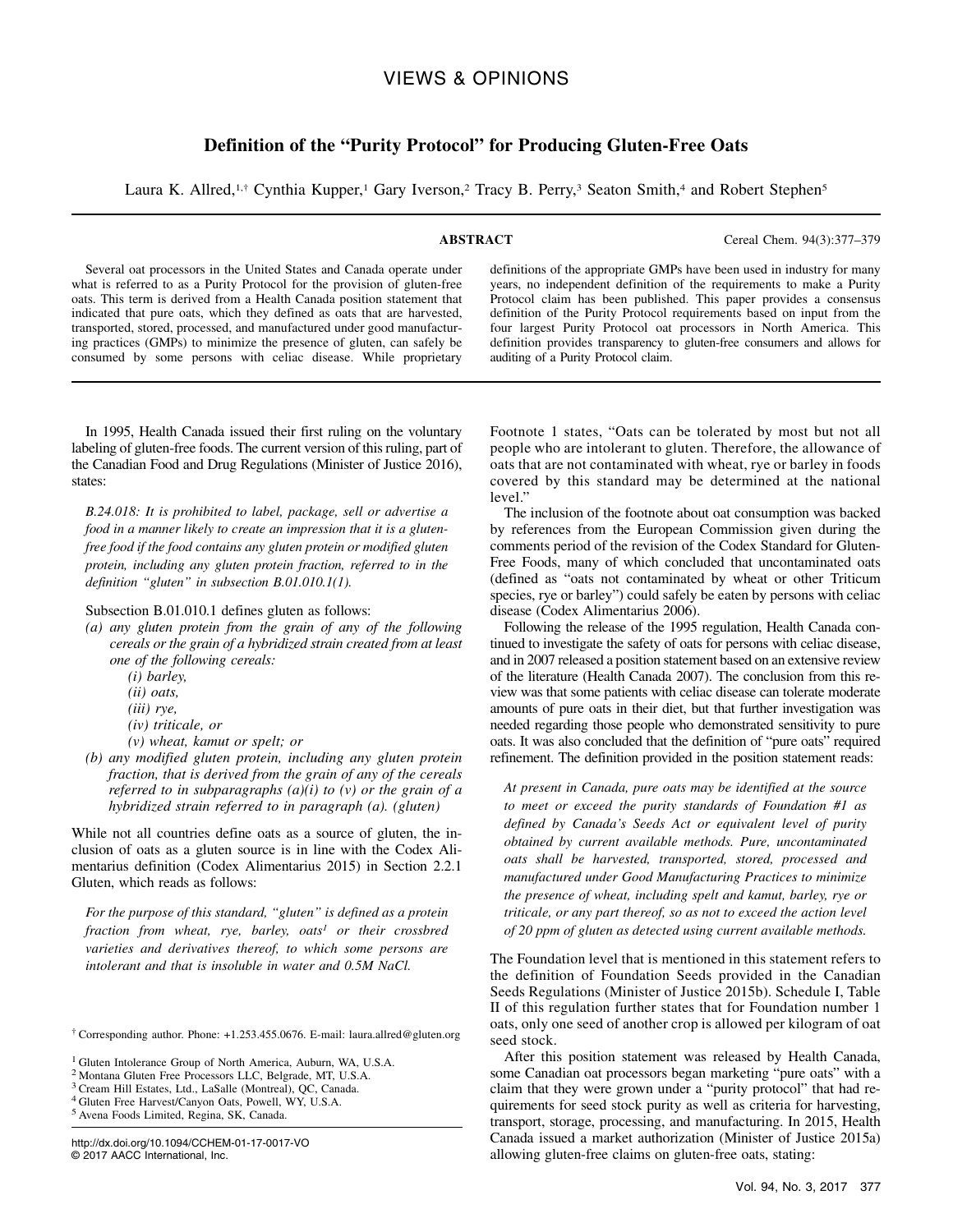Regular oats that have not been specially produced or processed to be gluten free should not be eaten by people with celiac disease or other gluten-related disorders.

Rather than the Foundation number 1 definition of "pure oats" used in the 2007 position statement, the 2015 market authorization defined gluten-free oats only as those specially produced or processed to contain less than 20 ppm of gluten from wheat, rye, barley, or their hybridized strains.

Oat processors that claim to be operating under a "purity protocol" are stating that their production processes meet the definition of specially produced or processed oats. While some manufacturers have described the specific practices used in their facilities [\(Armour](#page-2-0) [and Perry 2005](#page-2-0); [Perry and Armour 2006](#page-2-0); [Montana Gluten Free](#page-2-0) [Processors 2016](#page-2-0)), there has been no published definition of the minimum requirements that must be met in order to make a "purity protocol" claim. Without a universal definition of the requirements of this protocol, consumers and buyers cannot be sure that every oat supplier using this term is operating according to industry-accepted or uniform best practices. This paper states the minimal process requirements that will be accepted by the Gluten Intolerance Group of North America (GIG) to meet the definition of a "purity protocol."

## METHODS

In order to generate a definition of the requirements needed to make a "purity protocol" claim, the four primary oat processors who currently make this claim for their oats were interviewed by the GIG regarding their processing and manufacturing practices. GIG operates an independent certification program for gluten-free foods (GFCO) and thus has a vested interest in ensuring that raw materials used in certified products are safe for gluten-free consumers.

The basic outline of the protocol was established and returned to each processor for refinement. The sections that remained were those agreed upon by all of the processors as being the essential, minimal requirements they are following for manufacturing "pure" gluten-free oats.

Purity Protocol. *Definitions*. The following are definitions of terms as they are used within the protocol description:

- Aspirator: Equipment that uses air to remove unwanted materials from the grain such as hulls and lighter feed-grade oats.
- Bagger/Filler: A mechanical device that fills and seals bags of grain.
- Certified Pedigreed Seed: The first generation for most open-pollinated crops (like oats), produced from Foundation seed by Canadian Seed Growers Association seed growers for sale to farmers to use in planting their commercial grain acreage, of a specific seed variety.
- Cleaned Samples: Grain samples taken after the crop has been cleaned of unwanted materials such as foreign materials, weed seeds, or other grains and seeds.
- Crop Rotation: The practice of growing a series of dissimilar or different types of crops in the same field or crop growing area in sequenced seasons.

Cutter: A machine or manual device (scythe) that is used for cutting down the grain plants (reaping).

Extrusion Equipment: Equipment that processes grains into uniform shapes, used for products like breakfast cereal and chips.

- Field Inspection: A process wherein trained personnel walk the rows of the field to find any plants that bear gluten-containing grains. Field inspection processes are described under [Cana](#page-2-0)[dian Food Inspection Agency \(2016\)](#page-2-0) work instructions for pedigreed seed crops.
- Gluten: The protein fraction of wheat, rye, barley, and their hybrids and related grains, that is insoluble in water and 0.5M sodium chloride.
- Gluten-Free: Having a uniform gluten level of less than 20 parts per million.
- Grain Cleaner: A mechanical device used to separate fine and broken materials, large foreign material, and light low-density materials (e.g., loose hulls) from the grain. Can be portable and used in the field, or set up in a stationary location.
- Grower Agreement: A contract that defines the growing, harvesting, and cleaning conditions expected by the packager/processor/miller. In the case of gluten-free oats, a contract guaranteeing that the grower is following the requirements of the purity protocol.
- Grower Network: The group of growers that a packager/processor/miller relies upon to provide grain each season.
- Grower: The individual or company that controls the fields where the grain is grown.
- Harvest Samples: Grain samples taken in the field at harvest, before cleaning or further processing.
- Harvester/Combine: A machine that performs crop reaping and also separates the grain from the stalks (threshing) while keeping the hulls intact.
- In-Process Tank: Storage containers that hold grains during or in between processing steps.
- Isolation Strips: Areas in which no crops, or only gluten-free crops, are grown. May include roads or other physical barriers that are wide enough to minimize gluten grain contamination from surrounding fields.
- Miller: A facility that stabilizes the grain and grinds grain into flour.
- Milling Equipment: Equipment used to grind grains into flour, such as high-pressure rollers or a stone mill. Milling operations will also use dehullers and stabilizing equipment.
- Packager: A facility that receives bulk grain in trucks, train cars, or bulk totes and packages it into bags, totes, or other containers for retail sale.
- Pneumatic Equipment: Equipment that uses air to move grains from one location to another.
- Processor: A facility that changes the shape and appearance of whole grains, making items such as toasted grains, rolled grains, flakes, extruded pellets, and puffed grains. Can also refer to a milling operation.
- Purge: The use of an inert material to push out any residue of previously processed material within a piece of equipment. Sometimes the beginning of a processing run will be discarded or diverted for a separate use and be considered purge material.
- Receiving System: The method by which a grain delivery from a grower is taken into the packaging/processing/milling facility. These are typically in the form of a dump, in which grain is dropped into below-grade storage facilities, or conveyor/elevator leg systems that receive and move grain above ground.
- Seed: The viable whole grain that is sowed in the field to generate a new crop; the result of harvesting before heat treatment/stabilization is applied.
- Seed Count: A visual examination for, and enumeration of, the number of gluten-containing grains within an oat sample.
- Silo: A structure for storing bulk grain.
- Sorting Equipment: Devices that allow grains to be separated according to characteristics such as size, length, width, density, surface charge, or color. Can be mechanical, which primarily separate on physical characteristics such as size or shape, or optical, which can consider physical characteristics as well as color, pattern, opacity, or surface characteristics (matte, glossy, etc.).
- Stabilizing: A process whereby cleaned oats are heated to about  $120^{\circ}$ C to destroy enzymes that cause rancidity.
- Totes: Large woven grain bags that can hold 1,500–2,000 lb. of seed or processed grain material.
- Traceability: Documentation and record-keeping that allows a crop to be traced back to the specific seed that was used and to the locations where it was grown, processed, packaged, and distributed.